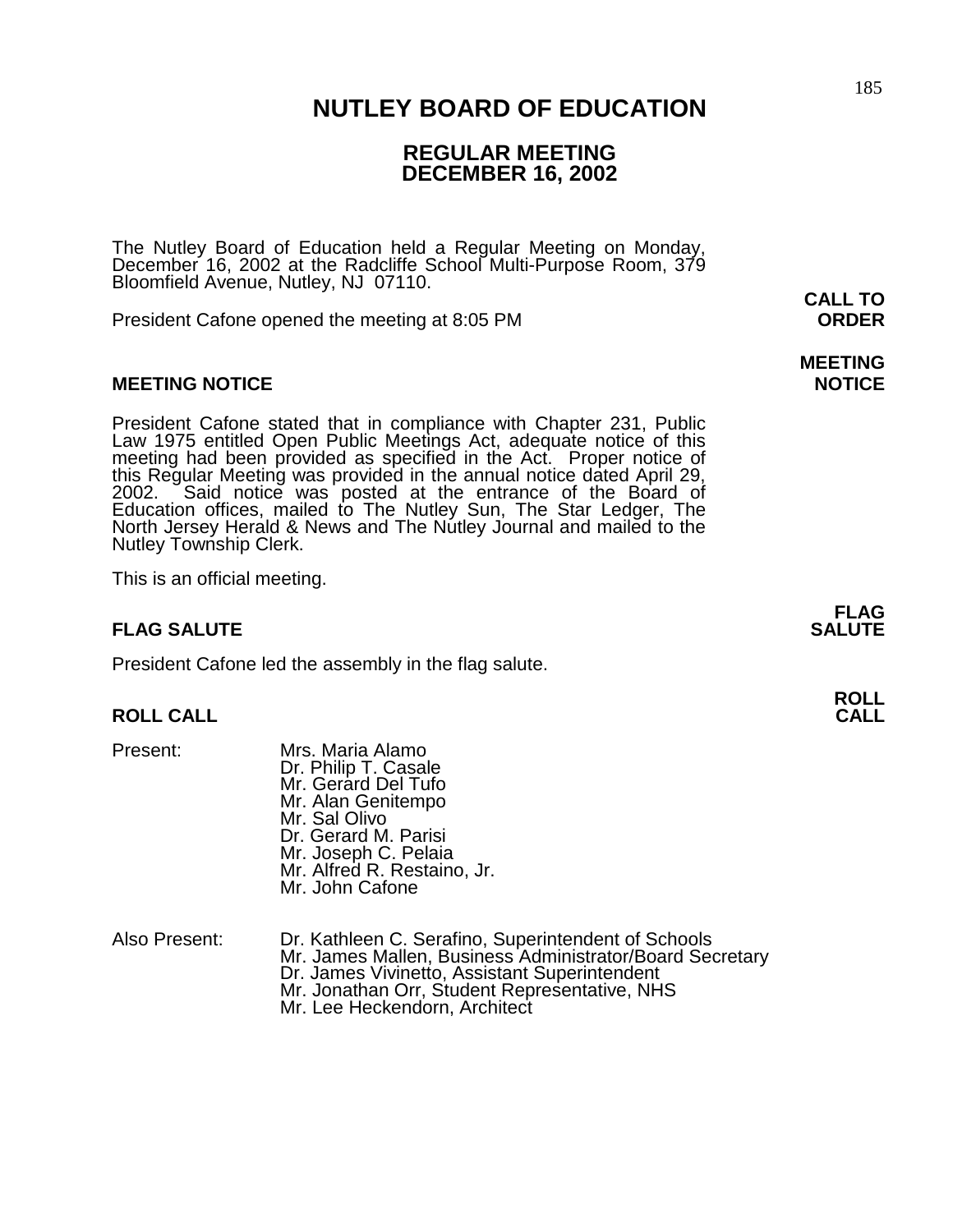### **APPROVAL OF MINUTES APPROVE**

**MINUTES** BE IT RESOLVED that the Board of Education approves the minutes of the Regular, Conference and Closed Executive Session meetings of November 25, 2002 and the Conference and Closed Executive Session meetings of December 2, 2002.

Trustee Restaino moved, Trustee Alamo seconded and the Board approved by voice vote the meeting minutes.

### **CORRESPONDENCE CORRESPONDENCE**

Mr. Mallen presented and read the following correspondence:

A thank-you note from Peggy Dougherty for the Board's expression of sympathy on the passing of her mother.

### **SPECIAL ORDER OF BUSINESS SPECIAL ORDER**

Superintendent Serafino announced that she is pleased to introduce Nutley High School Principal Mr. Joseph Zarra who introduced Mr. Ron Bonadonna the high school newspaper advisor.

Mr. Bonadonna provided a verbal summary of the Maroon and Gray newspaper publication since its inception at Nutley High School in 1956. Mr. Bonadonna then distributed three awards to students and thanked the students, administration and board members for their participation and support. On behalf of the board, Superintendent Serafino commended the students for their successful efforts.

#### **RECESS MEETING RECESS**

At 8:25 p.m. upon the suggestion of President Cafone, Trustee Pelaia moved, Trustee Casale seconded, and the Board unanimously approved by voice vote a motion to recess.

### **RECONVENE MEETING RECONVENE**

At 8:35 p.m. Trustee Restaino moved, Trustee Casale seconded and the Board unanimously approved by voice vote a motion to reconvene the open public meeting.

#### **SUPERINTENDENT'S REPORT SUPT'S REPORT A**

Dr. Serafino presented the Superintendent's Report dated December 16, 2002, Schedule A, which is appended to the minutes of this meeting.

# **OF BUSINESS**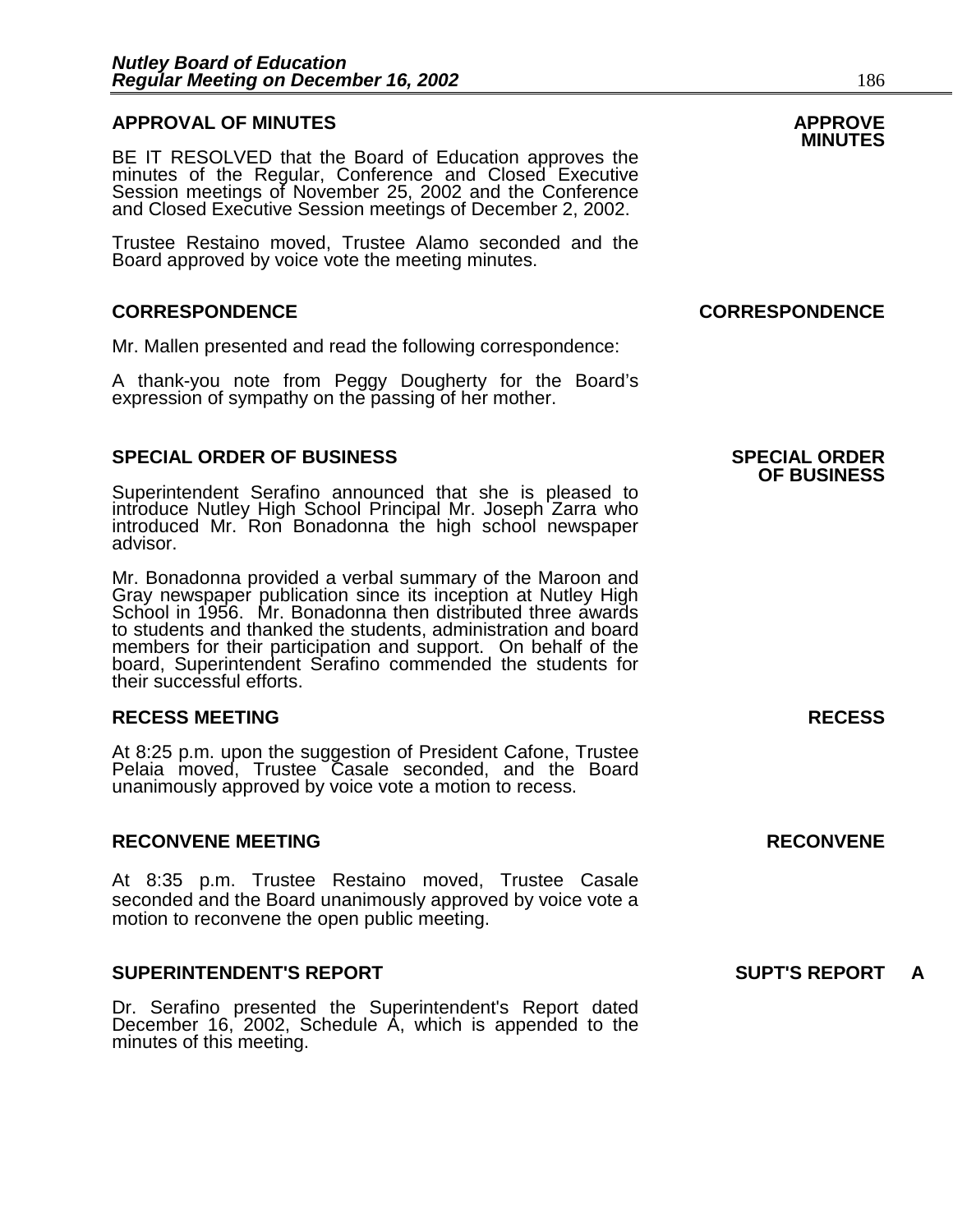# **BOARD SECRETARY'S REPORT**

Board Secretary Mallen presented the Board Secretary's Report dated December 16, 2002 as listed on the agenda.

# **HEARING OF CITIZENS (Resolutions Only) HEARING OF CITIZENS**

None

# **SUPERINTENDENT'S RESOLUTIONS SUPT'S**

Trustee Alamo moved and Trustee Parisi seconded a motion that the Board approve the Superintendent's Resolutions numbers 1 through 13 as listed below.

The resolutions were unanimously approved by roll call vote as follows: Ayes 9, Noes 0 with Trustee Olivo abstaining on Resolution 8 – Extra Compensation.

## 1. **RESIGNATION - Teacher**

BE IT RESOLVED that the Board of Education accepts the resignation of Mr. Michael Soprano, music teacher, effective February 1, 2003.

## **2. RESIGNATION – Instructional Aide**

BE IT RESOLVED that the Board of Education accepts the resignation of Miss Stephanie Kucinski, instructional aide, effective January 1, 2003.

## 3. **APPOINTMENT - Professional Staff**

BE IT RESOLVED that the Board of Education approves the appointment of Miss Sarah Fredericks as school psychologist for the 2002-03 school year, effective January 2, 2003 at the annual salary of \$43,118, M.A.+30 Step 6, prorated, in accordance with the 2002-03 Teachers' Salary Guide.

# 4. **APPOINTMENT – Instructional Aide**

BE IT RESOLVED that the Board of Education approves the appointment of Mrs. Patricia Bankuti as Instructional Aide for the 2002-03 school year, effective January 2, 2003 at the annual salary of \$7,880 –Step 7, (p/t .5), prorated, in accordance with the 2002-03 Secretarial Salary Guide.

# **RESOLUTIONS**

**RESIGN** 

**RESIGN** 

**AIDE** 

**APPOINT STAFF** 

**APPOINT AIDE** 

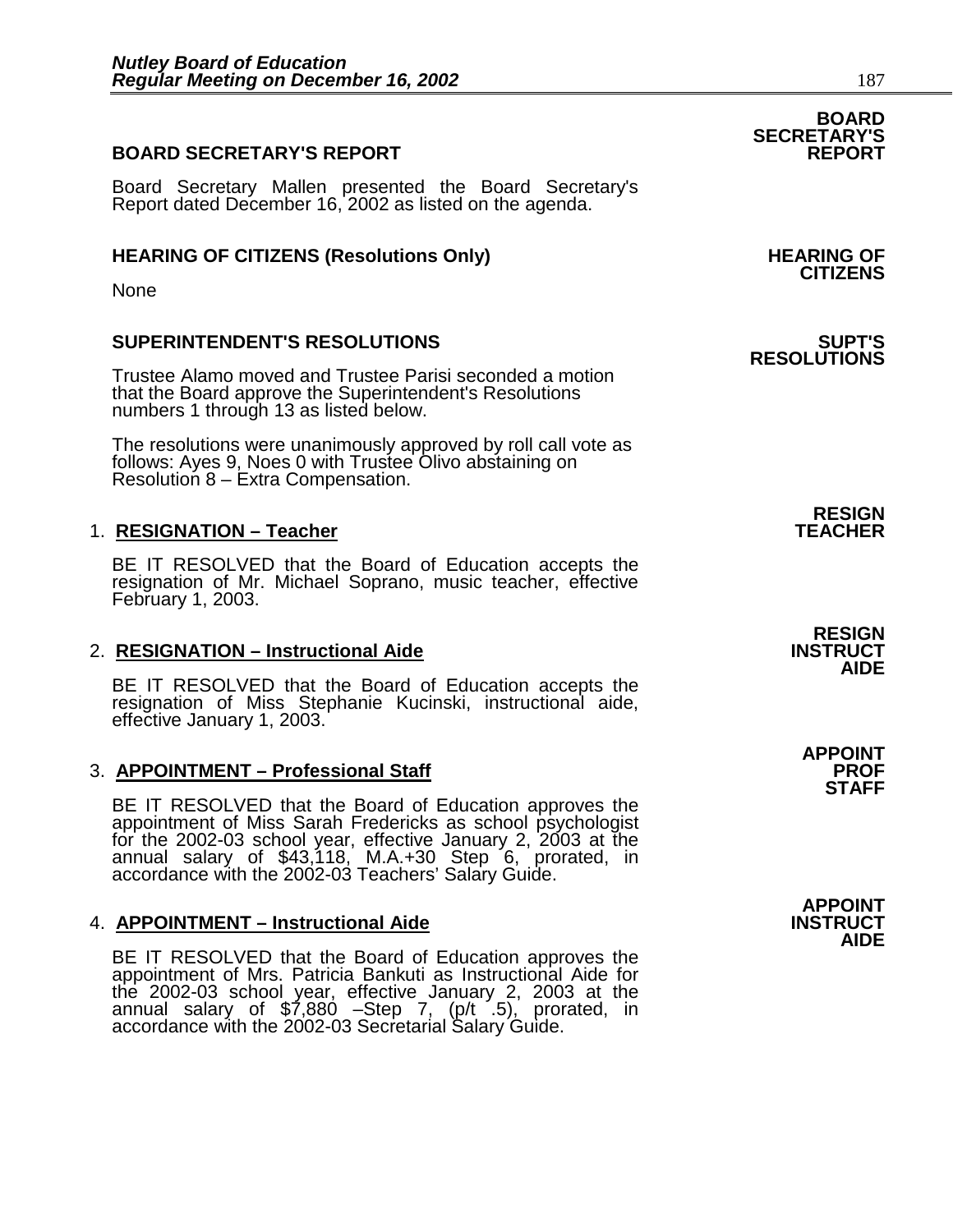# **APPOINT B** 5. **APPOINTMENTS – Teacher Substitutes TEACHER**

BE IT RESOLVED that the Board of Education approves the appointments of the teacher substitutes listed on the attached Schedule B dated December 16, 2002 for the 2002-03 school year.

## 6. APPOINTMENT- Substitute

BE IT RESOLVED that the Board of Education approves the following substitute for the 2002-03 school year:

#### School Aide

Maria Ann Ferinde

# **7. APPOINTMENT - VOLUNTEER COACH**

BE IT RESOLVED that the Board of Education approves the appointment of Mr. Michael Steffanelli for the position of Volunteer Ice Hockey Coach for the 2002-03 school year.

## 8. **EXTRA COMPENSATION**

BE IT RESOLVED that the Board of Education approves the following personnel be paid extra compensation in the amounts indicated for services rendered:

# **ART CURRICULUM REVIEW – K-8 November 2, 2002**

| Robyn Burns                 | \$138.56 |
|-----------------------------|----------|
| Dawn Goldberg               | 138.56   |
| <b>Hillary Hill Trovato</b> | 138.56   |
| Anne Laudadio               | 138.56   |
| Mary Pagana                 | 180.16   |

#### **BASIC SKILLS CURRICULUM DEVELOPMENT – Grades 7-12 – November 12 and 21, 2002**

| <b>Patrick Gabriele</b> | \$138.56 |
|-------------------------|----------|
| Nicole Groninger        | 138.56   |
| Jolinda Griwert         | 138.56   |
| <b>Walter King</b>      | 138.56   |
| Marilyn Testa           | 180.16   |
| Patricia Trainor        | 138.56   |

#### **MUSIC CURRICULUM – Grades K-12 November 2, 2002**

| Carol Bender      | \$138.56 |
|-------------------|----------|
| Annemarie Carollo | 138.56   |
| Michael Cundari   | 138.56   |

**APPOINT** 

**APPOINT COACH** 

# **SUBS**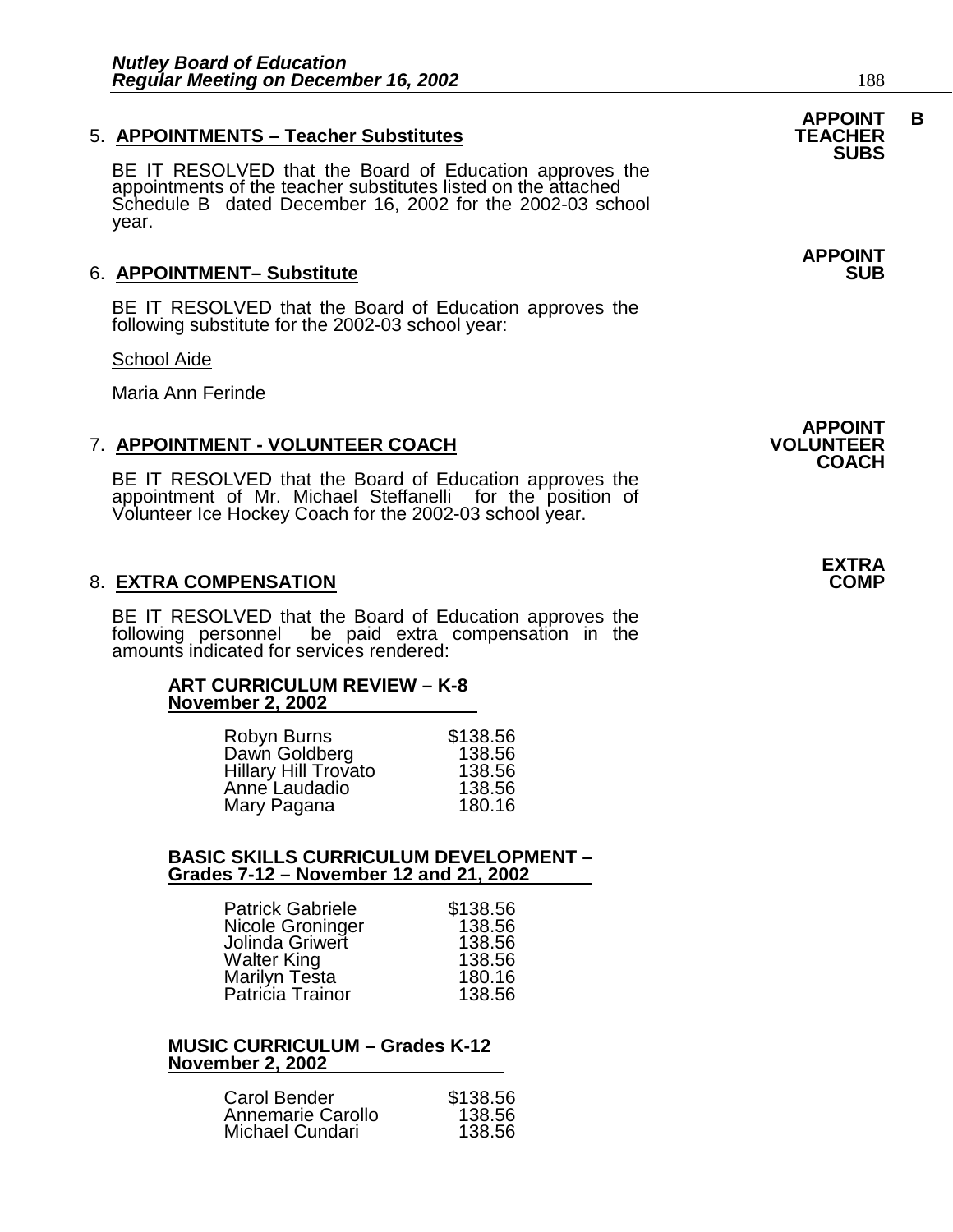| Peter D'Angelo    | 138.56 |
|-------------------|--------|
| Dennis McPartland | 138.56 |
| Julianne Philp    | 138.56 |
| John Vitkovsky    | 186.52 |
| Jarrett Zellea    | 138.56 |

#### **SCIENCE CURRICULUM – Grades 9-12 November 5, 12, 19 and 26, 2002**

| Kent Bania             | \$207.84 |
|------------------------|----------|
| Lawrence Jinks         | 373.04   |
| Paula Kasner           | 207.84   |
| <b>Scott Kindler</b>   | 277.12   |
| Eleni Koukoularis      | 277.12   |
| <b>Steven Starrick</b> | 277.12   |
| Joseph Tagliareni      | 277.12   |

#### **WORLD LANGUAGES CONVERSATIONAL SPANISH CURRICULUM–November 13, 2002 and FRENCH AP CURRICULUM–November 20,2002**

| Addolorato Cicchino | \$69.28 |
|---------------------|---------|
| Patricia Camarda    | 69.28   |
| Peggy Rucinski      | 69.28   |
| Ciro Violante       | 186.52  |

#### **LANGUAGE ARTS LITERACY READING COACHES Grades 1 and 2**

| Antoinette Frannicola<br>138.56<br>Patricia Griffin<br>138.56<br>Cynthia Healy<br>186.52<br>Kathryn Koribanick<br>138.56<br>Susań LaReau<br>138.56<br>138.56<br>Paula Lee<br>Laura-anne MacMillan<br>138.56<br>138.56<br>Linda Moscaritola<br>138.56<br>Lynn Mosior<br>Eileen O'Mara<br>138.56<br>138.56<br>Mary Pontrella<br>Kristin Puzio<br>138.56<br>Gail Reilly<br>138.56<br>Rosann Rizzuto<br>138.56<br>Lorraine Rubinstein<br>138.56<br>Bernadette Santoriello<br>138.56<br>Lynn Sorrentino<br>138.56<br>Carol Von Achen<br>138.56 | Rita Alfaro<br>Kerry Bowes<br>Dana Capaccio<br>Andrea Carnevale<br>Amelia Cerisano<br>Kelli Cerniglia<br><b>Dolores Contreras</b><br>Michelle Cristantiello<br>Theresa DeLitta | \$138.56<br>138.56<br>138.56<br>138.56<br>138.56<br>138.56<br>138.56<br>138.56<br>138.56 |
|-------------------------------------------------------------------------------------------------------------------------------------------------------------------------------------------------------------------------------------------------------------------------------------------------------------------------------------------------------------------------------------------------------------------------------------------------------------------------------------------------------------------------------------------|--------------------------------------------------------------------------------------------------------------------------------------------------------------------------------|------------------------------------------------------------------------------------------|
|                                                                                                                                                                                                                                                                                                                                                                                                                                                                                                                                           |                                                                                                                                                                                |                                                                                          |
|                                                                                                                                                                                                                                                                                                                                                                                                                                                                                                                                           |                                                                                                                                                                                |                                                                                          |
|                                                                                                                                                                                                                                                                                                                                                                                                                                                                                                                                           |                                                                                                                                                                                |                                                                                          |
|                                                                                                                                                                                                                                                                                                                                                                                                                                                                                                                                           |                                                                                                                                                                                |                                                                                          |
|                                                                                                                                                                                                                                                                                                                                                                                                                                                                                                                                           |                                                                                                                                                                                |                                                                                          |
|                                                                                                                                                                                                                                                                                                                                                                                                                                                                                                                                           |                                                                                                                                                                                |                                                                                          |
|                                                                                                                                                                                                                                                                                                                                                                                                                                                                                                                                           |                                                                                                                                                                                |                                                                                          |
|                                                                                                                                                                                                                                                                                                                                                                                                                                                                                                                                           |                                                                                                                                                                                |                                                                                          |
|                                                                                                                                                                                                                                                                                                                                                                                                                                                                                                                                           |                                                                                                                                                                                |                                                                                          |
|                                                                                                                                                                                                                                                                                                                                                                                                                                                                                                                                           |                                                                                                                                                                                |                                                                                          |
|                                                                                                                                                                                                                                                                                                                                                                                                                                                                                                                                           |                                                                                                                                                                                |                                                                                          |
|                                                                                                                                                                                                                                                                                                                                                                                                                                                                                                                                           |                                                                                                                                                                                |                                                                                          |
|                                                                                                                                                                                                                                                                                                                                                                                                                                                                                                                                           |                                                                                                                                                                                |                                                                                          |
|                                                                                                                                                                                                                                                                                                                                                                                                                                                                                                                                           |                                                                                                                                                                                |                                                                                          |
|                                                                                                                                                                                                                                                                                                                                                                                                                                                                                                                                           | Jenifer Wilson                                                                                                                                                                 | 138.56                                                                                   |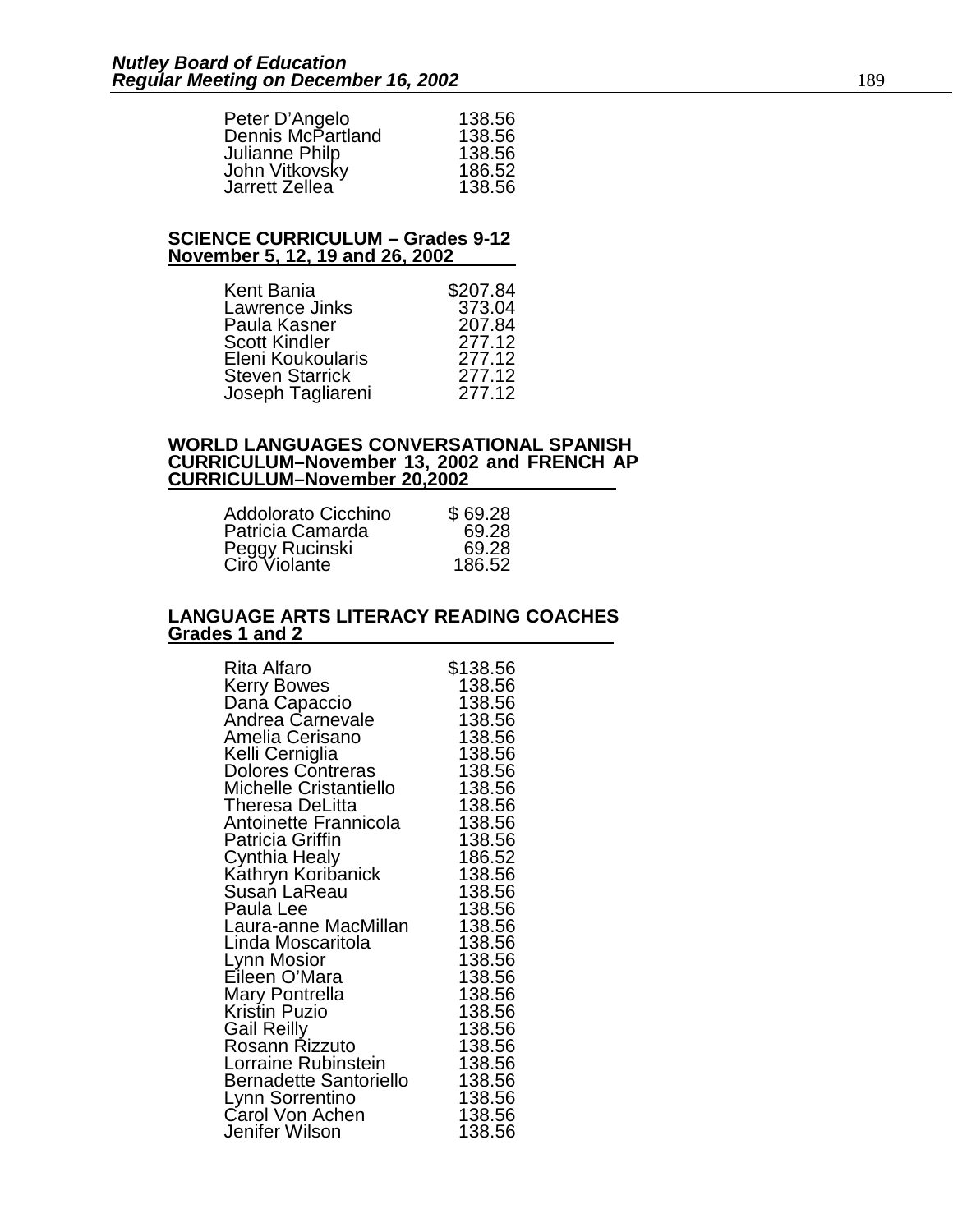#### **P.A.T. Committee Meeting – November 19, 2002**

| Suzanne Hagert<br>Claire Menza                 | \$51.96<br>51.96        |
|------------------------------------------------|-------------------------|
| Rebecca Olivo<br>Lisa Rossi<br>Niki Vlasakakis | 51.96<br>51.96<br>51.96 |

#### **HEALTH DYNAMICS CLASSES - Month of November, 2002**

| Rose Cioffi | \$250.00 |
|-------------|----------|
|-------------|----------|

#### **ZERO PERIOD BASIC SKILLS CLASSES – Month of November, 2002**

| Leann Martin   | \$160.00 |
|----------------|----------|
| David Sorensen | 160.00   |

# **PAYMENT FOR JOHNS HOPKINS (SAT) REVIEW CLASSES – November 2, 16 and December 7, 14, 2002**

| Jolinda Griwert | \$554.24 |
|-----------------|----------|
| Leann Martin    | 554.24   |
|                 |          |

#### **PAYMENT FOR CONDUCTING IN-SERVICE "USING POWERPOINT and MULTIMEDIA TECHNOLOGY IN YOUR CLASSROOM**

Robert Presuto \$699.45

#### **CENTRAL DETENTION COVERAGE – November, 2002**

#### High School

| Dana D'Ambola<br>Robin DeLorenzo<br>Anne Marie Kowalski<br>Denis Williams<br>Lisa Vallo | 18.77<br>150.16<br>262.78<br>93.85<br>56.31 |
|-----------------------------------------------------------------------------------------|---------------------------------------------|
| <b>Franklin School</b>                                                                  |                                             |
| المتحافظ والمتماط                                                                       | 100.OO                                      |

| Joseph Cappello | 168.93 |
|-----------------|--------|
| LuAnn Zullo     | 56.31  |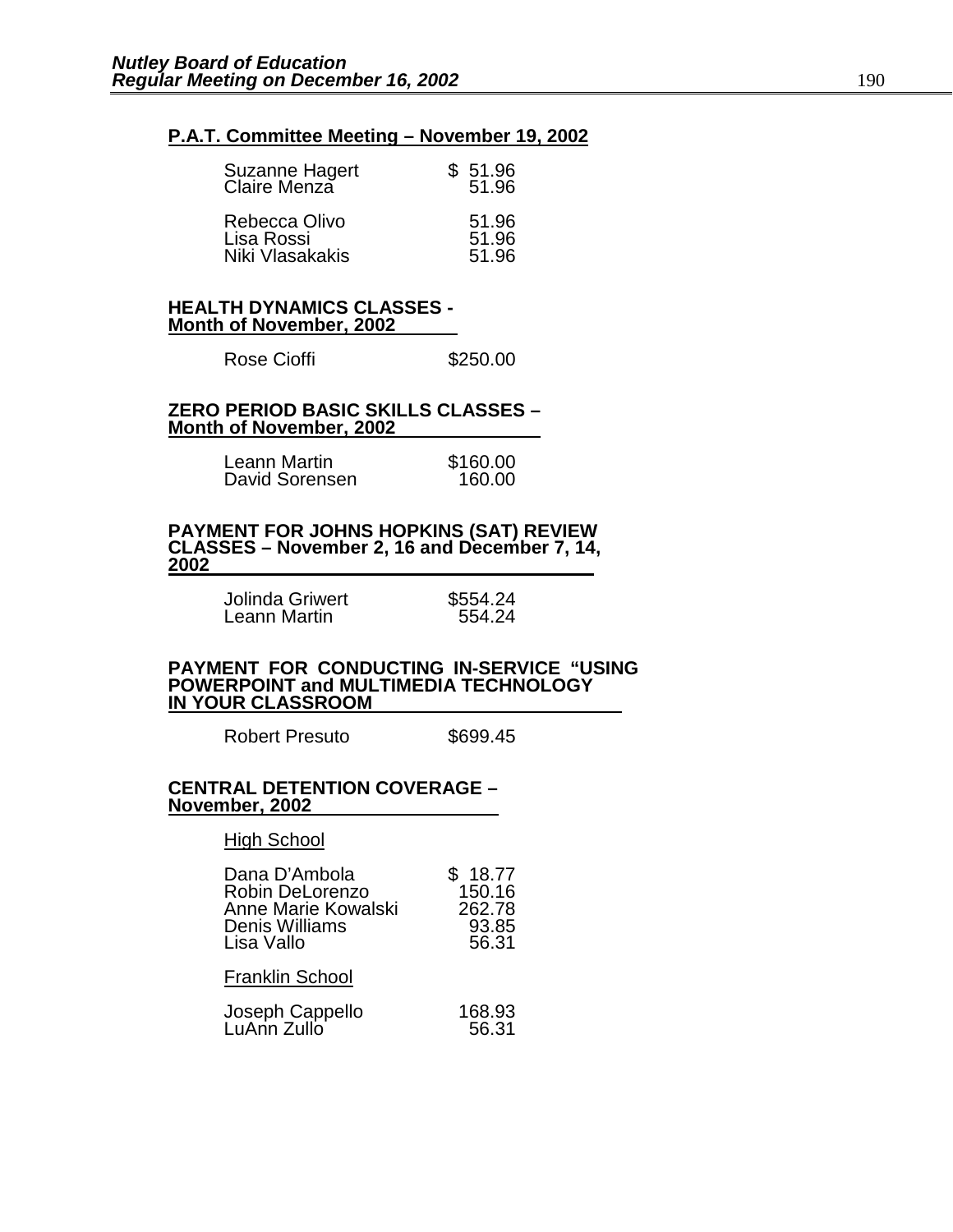#### **SATURDAY MORNING SUSPENSIONS – November, 2002**

#### High School

| Anne Marie Kowalski | \$156.90 |
|---------------------|----------|
| Eric Puzio          | 78.45    |
| Lisa Valo           | 78.45    |

#### **INTRAMURALS - 10/1 - 11/19/02**

| \$187.95 |
|----------|
|          |

#### 9. **PAYROLL FOR CAT PROGRAM - Fall 2002**

| <b>Christina Chmeil</b><br>Helen Doyle-Marino | \$2,026.80<br>1,385.60 |
|-----------------------------------------------|------------------------|
| Tracy Egan                                    | 1,385.60               |
| Mary Giordano                                 | 1,385.60               |
| Nicole Groninger                              | 1,247.04               |
| Suzanne Hagert                                | 1,385.60               |
| Barbara Hirsch                                | 2,026.80               |
| Eleni Koukoularis                             | 1,714.68               |
| Denise Mazza                                  | 1,714.68               |
| Dennis Pandolfi                               | 1,454.88               |
| Louis DanGiovanni                             | 1,593.44               |
| Janice Schoem                                 | 1,316.32               |
| <b>Margit Smith</b>                           | 1,385.60               |
| Jill Sorensen<br>Maria Strumolo               | 1,281.68<br>1,385.60   |
| <b>Nancy Thunell</b>                          | 1,411.58               |
| Joanne Tibaldo                                | 1,385.60               |
| Robert Topolski, Jr.                          | 1,714.68               |
| Robert Topolski, Sr.                          | 1,714.68               |
| Veronica Żoltowski                            | 1,437.56               |
| Joseph Zarra                                  | 180.16                 |

#### **SUBSTITUTES**

| Karen SanGiovanni   | 138.56 |
|---------------------|--------|
| Amelia Cerisano     | 138.56 |
| <b>Judy Rasczyk</b> | 138.56 |

# 10. **APPROVAL OF NEW COURSES**

BE IT RESOLVED that the Board of education approves the following courses presented at the December 2, 2002 conference session:

| AP English III | -Grade 11 |
|----------------|-----------|
| Journalism     | -Grade 8  |

Sports & Entertainment -Grades 10,11,12

Archaeology of the Ancient World -Grades 9-12

# **APPROVAL**

# **PAYROLL**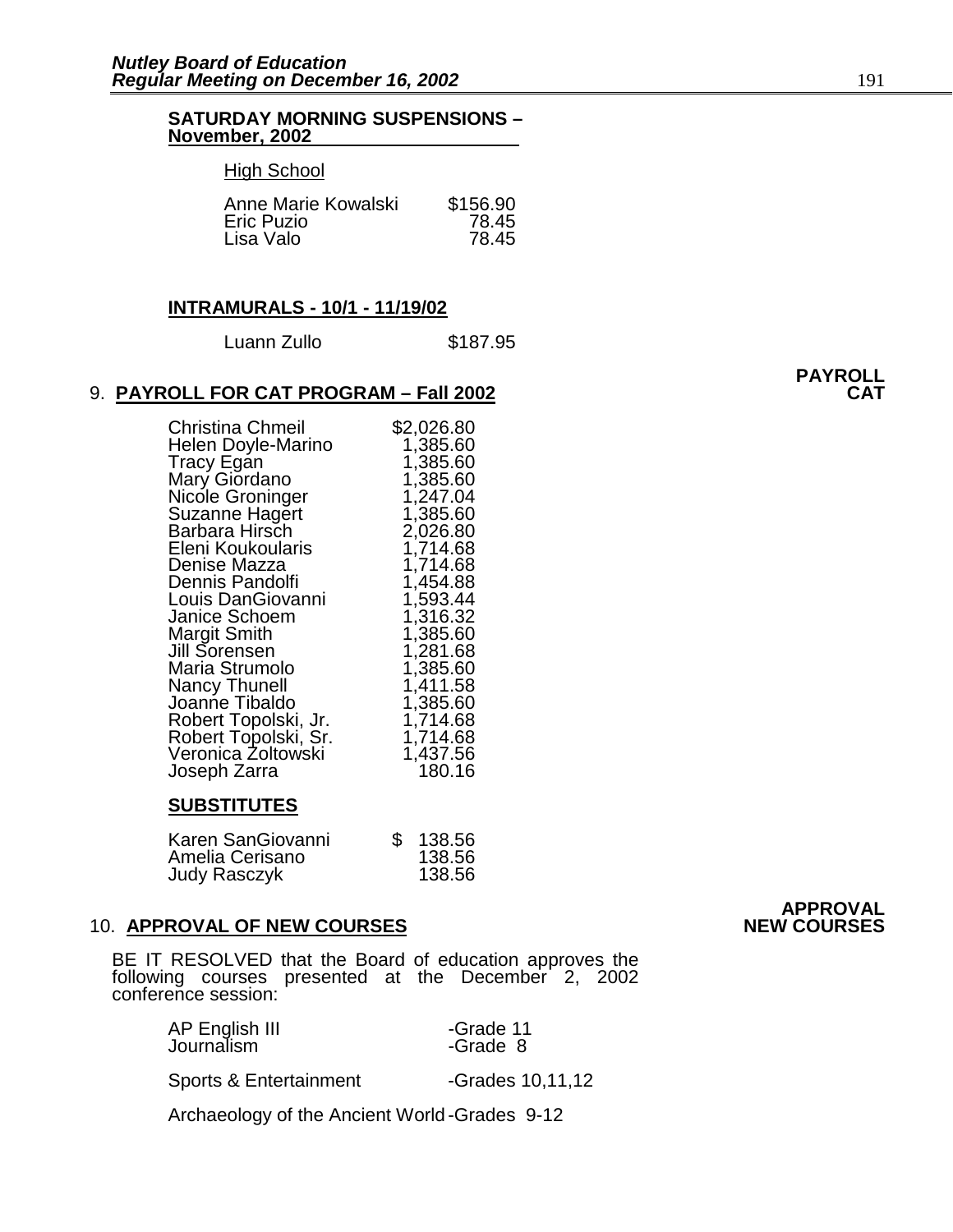| <b>AP Environmental Science</b>                   | -Grades 11, 12 |
|---------------------------------------------------|----------------|
| (Honors)<br>Physical Science                      |                |
|                                                   | -Grades 11, 12 |
|                                                   | -Grades $9-12$ |
| Biology for Living<br>Earth/Space Science         | -Grades 10-12  |
| Introduction to Conversational                    | -Grade 9       |
| Spanish Language & Cultures<br>AP French Language | -Grades 11, 12 |

# 11. **RETIREMENT - Cafeteria**

BE IT RESOLVED that the Board of Education approves the acceptance of the resignation for reasons of retirement for Ida Scary, cafeteria worker, effective January 1, 2003.

# 12. **APPOINT BUS DRIVER BUS**

BE IT RESOLVED that the Board of Education approves the appointment of probationary bus driver Ramona Lehansky as a bus driver for the period from December 1, 2002 to June 30, 2003 at the hourly rate of \$12.70-van and \$13.67-bus which are in accordance with the 2002-03 Transportation Agreement.

# 13. **APPOINT BUS DRIVER**

BE IT RESOLVED that the Board of Education approves the appointment of probationary bus driver Edward Miller as a bus driver for the period from December 1, 2002 to June 30, 2003 at the hourly rate of \$12.70-van and \$13.67-bus which are in accordance with the 2002-03 Transportation Agreement.

## **BOARD SECRETARY'S RESOLUTIONS SECRETARY'S**

Trustee Del Tufo moved and Trustee Pelaia seconded a motion that the Board approve the Board Secretary's Resolutions numbers 1 through 4 as listed below. The resolutions were unanimously approved by roll call vote as follows: Ayes 9, Noes 0.

# 1. **BILLS AND MANDATORY PAYMENTS PAYMENTS**

BE IT RESOLVED that the Board of Education approves the payment of bills and mandatory payments dated December 16, 2002 in the total amount of \$4,012,248.15 (Appendix A).

 **APPOINT DRIVER** 

> **APPOINT DRIVER**

 **BOARD RESOLUTIONS** 

 **BOARD MANDATORY A**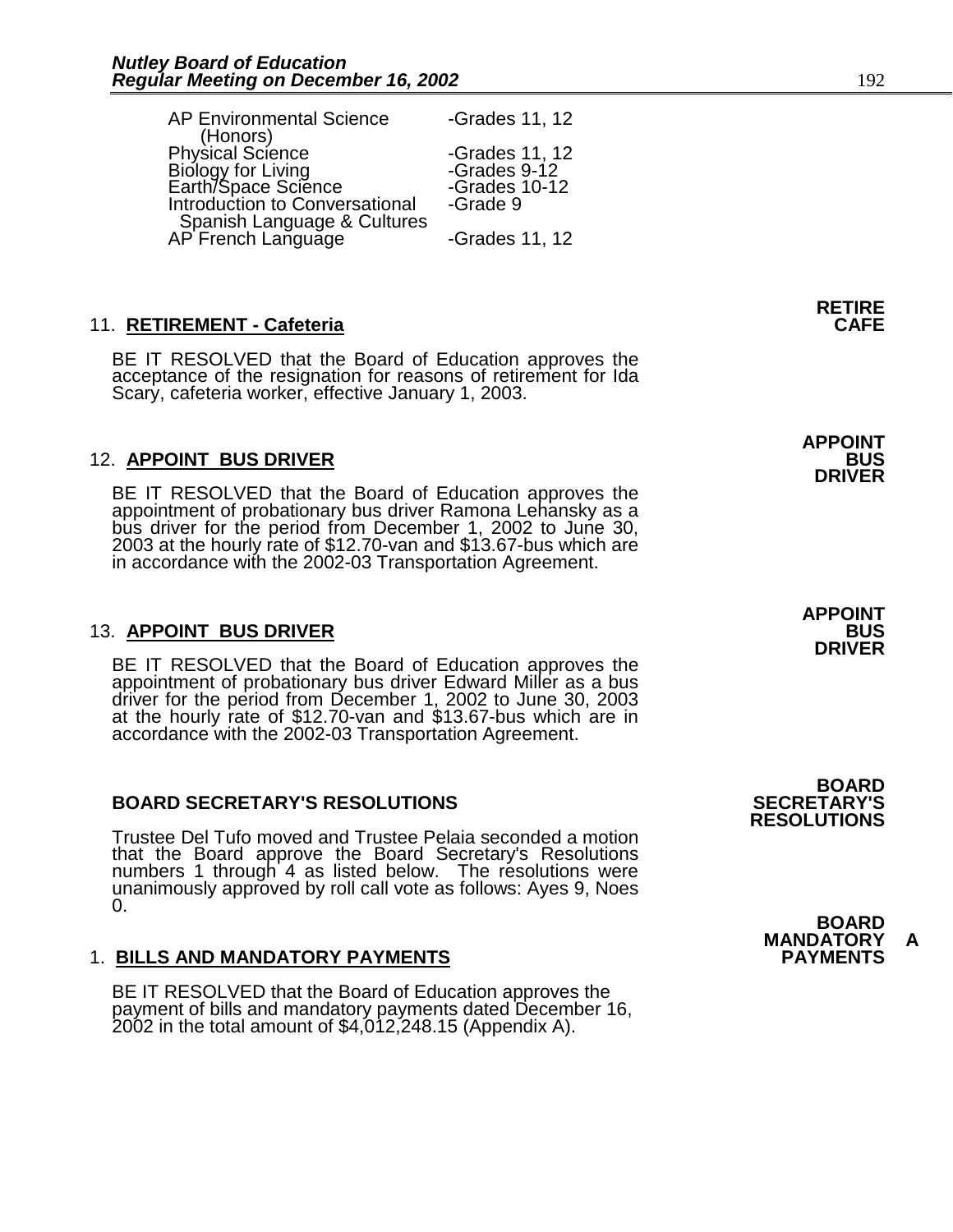# 2. **REQUESTS FOR USE OF SCHOOL BUILDINGS AND USE OF BLDGS B**

BE IT RESOLVED that the Board of Education approves the requests for the use of school buildings and grounds (Appendix B), that conform to the rules and regulations set by the Board of Education.

# 3. **TRANSFER SCHEDULE TRANSFER C SCHEDULE**

 BE IT RESOLVED that the Board of Education approves, in compliance with N.J.A.C. 9:20-2, the transfers in the 2002-03 budget per Transfer Schedule #5 dated December 16, 2002 in the amount of \$17,793 as appended (Appendix C).

## 4. **ACCEPTANCE OF GIFT GIFT**

BE IT RESOLVED that the Board of Education approves the acceptance of a gift from the ELECTION FUND OF GARRY J. FURNARI in the amount of \$3,600 for the purchase of four (4) new computers to be used by the Nutley High School yearbook student staff.

## **COMMITTEE REPORTS REPORTS**

Trustee Alamo - Policy Committee Trustee Genitempo - Negotiations Committee

## **HEARING OF CITIZENS CITIZENS**

Resident Sue Lawton thanked the board for allowing these meetings to be taped and video cast. She asked how much the total cost of the referendum was and what the direction the Board was taking regarding future referendums.

Resident Julie Viola asked if the Board reached a decision regarding the parking of the school district buses.

Resident Mike Russo expressed his disappointment that the buses haven't been moved yet. He also asked if the Board intends to move the administrative offices.

President Cafone responded where appropriate. Hearing no further comments, President Cafone closed this portion of the meeting.

## **OLD BUSINESS OLD BUSINESS**

Trustee Pelaia offered his suggestions and opinions regarding the broadcasting of the videotaping of this meeting.

**ACCEPT** 

# **COMMITTEE**

**HEARING OF**